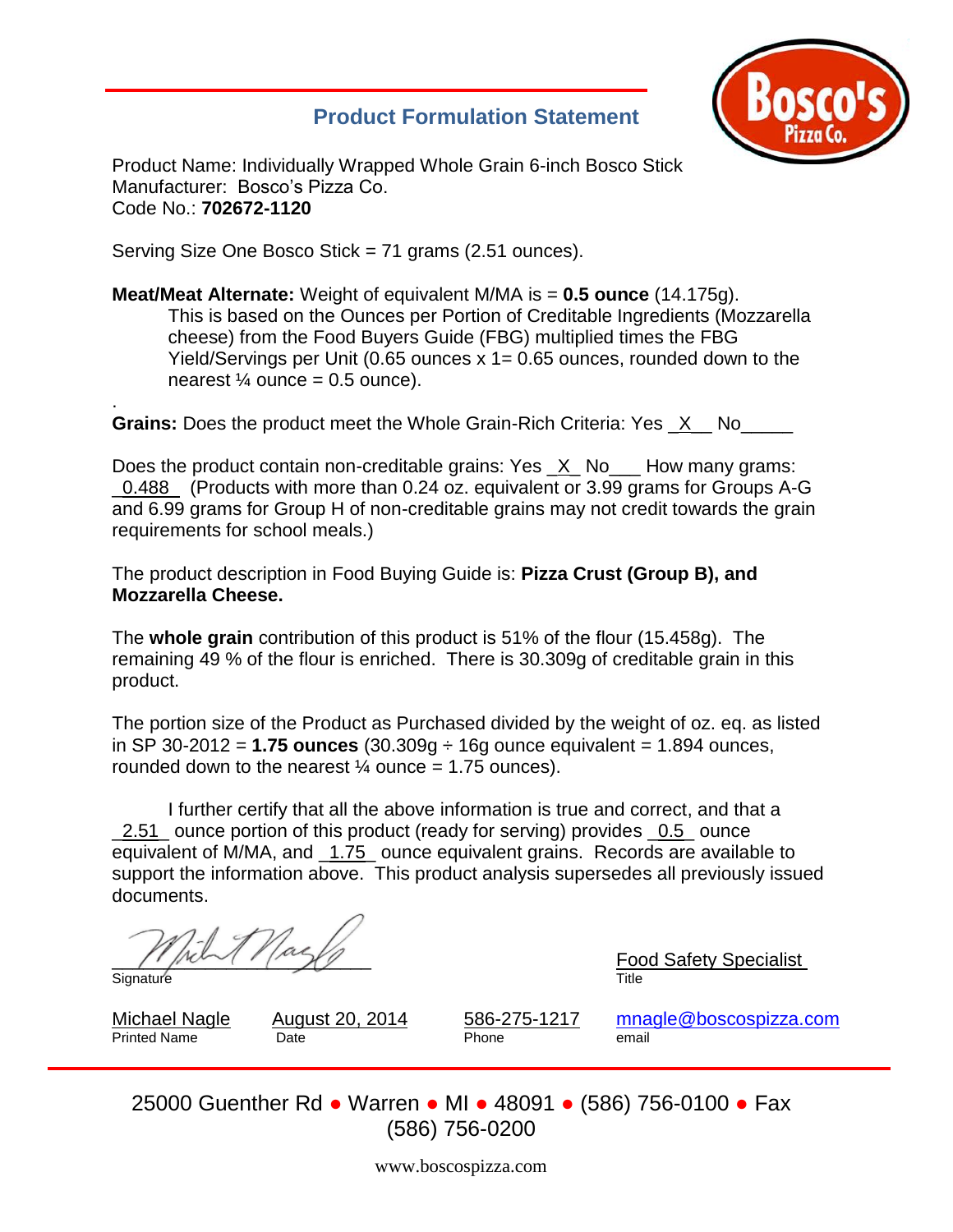

# **Product 702672-1120 6" Individually Wrapped Whole Grain Cheese Bosco Stick**

| <b>Nutrition Facts</b>                                                                                                                                                  |                                                                    |                                                                                    |                                                                       |
|-------------------------------------------------------------------------------------------------------------------------------------------------------------------------|--------------------------------------------------------------------|------------------------------------------------------------------------------------|-----------------------------------------------------------------------|
| Serving Size 1 Bread Stick (71g)<br>Servings Per Container 1                                                                                                            |                                                                    |                                                                                    |                                                                       |
| <b>Amount Per Serving</b>                                                                                                                                               |                                                                    |                                                                                    |                                                                       |
| Calories from Fat 50<br>Calories 190                                                                                                                                    |                                                                    |                                                                                    |                                                                       |
| % Daily Value*                                                                                                                                                          |                                                                    |                                                                                    |                                                                       |
| <b>Total Fat 6g</b>                                                                                                                                                     |                                                                    |                                                                                    | 9%                                                                    |
| Saturated Fat 2q                                                                                                                                                        |                                                                    |                                                                                    | 10%                                                                   |
| Trans Fat 0g                                                                                                                                                            |                                                                    |                                                                                    |                                                                       |
| Cholesterol 10mg                                                                                                                                                        |                                                                    |                                                                                    | 3%                                                                    |
| Sodium 220mg                                                                                                                                                            |                                                                    |                                                                                    | 9%                                                                    |
| 8%<br><b>Total Carbohydrate 25g</b>                                                                                                                                     |                                                                    |                                                                                    |                                                                       |
| Dietary Fiber 2g                                                                                                                                                        |                                                                    |                                                                                    | 8%                                                                    |
| Sugars 3g                                                                                                                                                               |                                                                    |                                                                                    |                                                                       |
| Protein 9g                                                                                                                                                              |                                                                    |                                                                                    |                                                                       |
|                                                                                                                                                                         |                                                                    |                                                                                    |                                                                       |
| Vitamin A 4%                                                                                                                                                            |                                                                    | Vitamin C 0%                                                                       |                                                                       |
| Calcium 15%                                                                                                                                                             |                                                                    | Iron $8%$                                                                          |                                                                       |
| *Percent Daily Values are based on a 2,000 calorie<br>diet. Your daily values may be higher or lower<br>depending on your calorie needs:<br>Calories:<br>2,000<br>2,500 |                                                                    |                                                                                    |                                                                       |
| <b>Total Fat</b><br>Saturated Fat<br>Cholesterol<br>Sodium<br><b>Total Carbohydrate</b><br>Dietary Fiber<br>Calories per gram:<br>Fat 9 •                               | Less than<br>Less than<br>Less than<br>Less than<br>Carbohydrate 4 | 65a<br>20 <sub>a</sub><br>300mg<br>2,400mg<br>300g<br>25 <sub>q</sub><br>Protein 4 | 80a<br>25g<br>300 <sub>mg</sub><br>2.400mg<br>375g<br>30 <sub>g</sub> |

### **Conventional Oven Microwave Oven Microwave Oven**

- 
- 
- 2. Place wrapped Bosco Stick breadstick on a baking sheet. 2. Microwave high 2. Microwave high<br>2. For a crisper crust open one end of wrapper before baking. 2. THAWED: 25 seconds. FROZEN: 45 seconds. 3. For a crisper crust open one end of wrapper before baking.
- 
- 4. **THAWED:** 9-10 minutes. **FROZEN:** 16-17 minutes. 4. Let stand 2 minutes before serving.<br>5. Let stand 2 minutes before serving. **4. CAUTION: FILLING MAY BE HOT!** 5. Let stand 2 minutes before serving.
- **CAUTION: FILLING MAY BE HOT!**

### **Warmer Instructions**

- 1. Avoid placing Bosco Stickbreadsticks directly on a heated shelf. Best if placed on a baking rack that is slightly elevated from the hot shelf.
- 2. For best quality results open wrapper and hold in a warmer for a maximum of 2 hours.
- 3. Maximum hold time with wrapper closed is 1 hour.

Individually wrapped Bosco Stick breadsticks have 8 days shelf life when refrigerated. Oven temperatures may vary. Adjust baking time and/or temperature as necessary.

Approved By:  $\frac{1}{2}$  Approved By:  $\frac{1}{2}$  Approved By:

Michael Nagle, M.S., Food Safety Specialist Information is derived by calculation based on available data.

25000 Guenther Rd ● Warren ● MI ● 48091 ● (586) 756-0100 ● Fax (586) 756-0200 [www.boscospizza.com](http://www.boscospizza.com/)

# **INGREDIENTS:**

**CRUST:** FLOUR BLEND [WHOLE-WHEAT FLOUR, ENRICHED FLOUR (WHEAT FLOUR, NIACIN, REDUCED IRON, THIAMINE MONONITRATE, RIBOFLAVIN, ENZYME, FOLIC ACID)], WATER, BROWN SUGAR, SUGAR, CORN OIL, DOUGH CONDITIONER (SOYBEAN OIL, MONO AND DIGLYCERIDES, SOY FLAKES), SALT, VITAL WHEAT GLUTEN, YEAST, L-CYSTEINE. **CHEESES:** MOZZARELLA CHEESE (PASTEURIZED PART SKIM MILK, CHEESE CULTURES, SALT, ENZYMES). REDUCED FAT/REDUCED SODIUM MOZZARELLA CHEESE (PASTEURIZED PART SKIM MILK, NONFAT MILK, MODIFIED CORN STARCH\*, CHEESE CULTURE, SALT, POTASSIUM CHLORIDE\*, NATURAL FLAVORS\*, ANNATTO (COLOR), VITAMIN A PALMITATE, ENZYMES), \*INGREDIENTS NOT IN REGULAR MOZZARELLA CHEESE.

**CONTAINS: MILK, WHEAT.** 

## **INDIVIDUAL STICK NET WEIGHT 2.51 OZ. (71 G) CASE NET WEIGHT 11.3 LBS. (5.1 KG) 72 PACK**

Previously handled frozen for your protection. Refreeze or keep refrigerated.

This Product contributes 0.5 ounce per serving of equivalent Meat/meat alternate, and 1.75 ounce equivalent grain towards the meal pattern.\* **Heating Instructions Example 20 and Transform in the Supplement of 16 and Supplement Of 16 grams of grain.** 

- 1. Preheat oven to 350° F. 1. Open one end of wrapper.
	-
	-
	-
	-